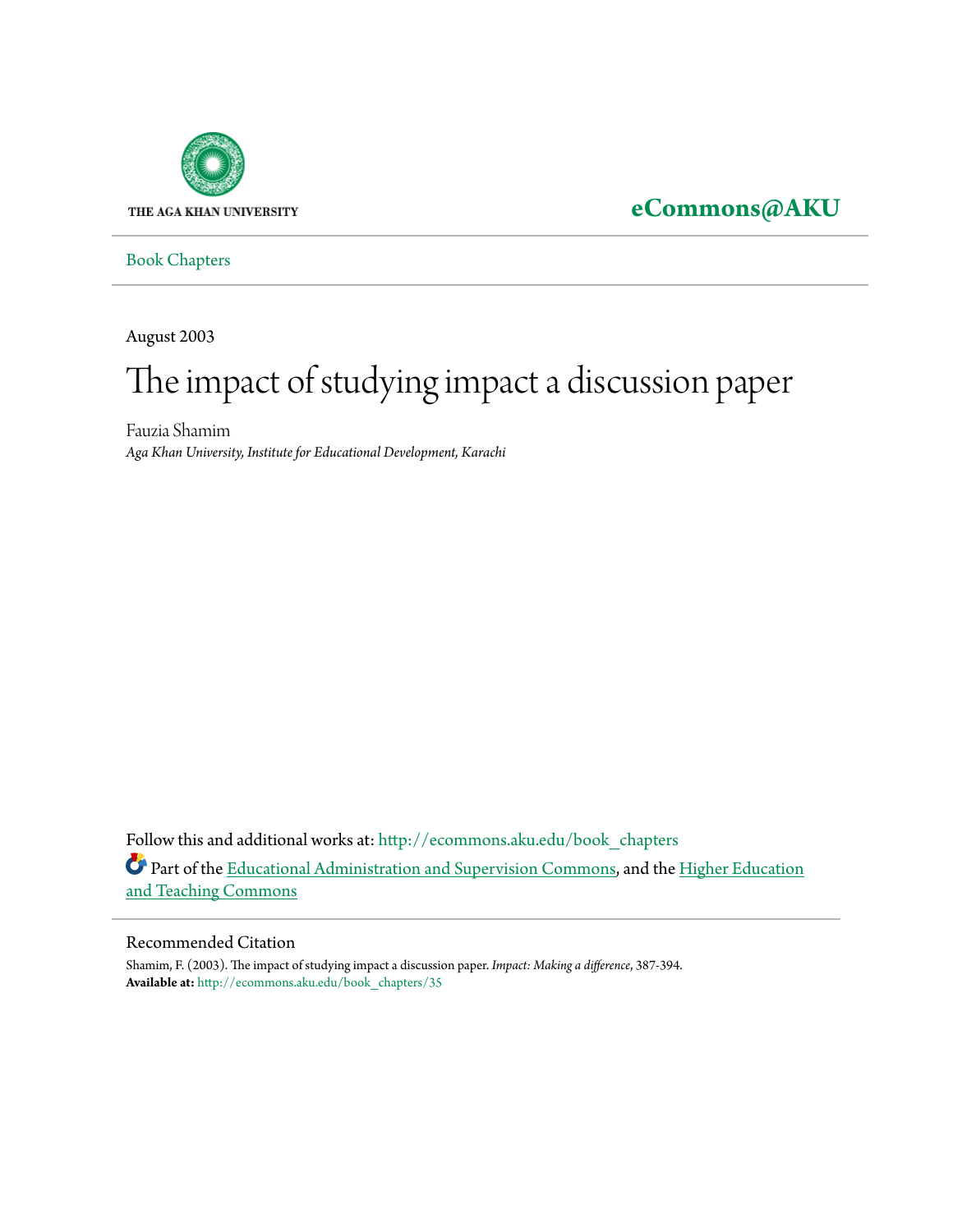# THE IMPACT OF STUDYING IMPACT **A DISCUSSION PAPER**

#### Fauzia Shamim

'Impact' names the new hegemony: its presumptions and pretensions need to be more closely examined than seems to have been the case thus far. (Fielding, 2003, p. 294)

# **Introduction**

The issue of what counts as impact has been raised by authors of several recent research studies and position papers on impact and/or evaluation of professional development programmes (e.g. Gusky, 2002; Davies & Preston, 2002; Retallick & Mithani, in press). The problems of evidencing impact have also been identified by various researchers engaged in the study of impact, mainly of programs of teacher or professional development (Halai, 2002; Flecknoe, 2002; Burchell, Dyson, & Rees, 2002). Consequently it is now generally accepted that studying impact is not a linear process but more complex due to 'distance' and intervening variables between 'inputs' and 'outcomes' which are mediated by, amongst other things, the specific characteristics of the 'recipient(s)' at the level of individuals, the school and/or the systemic level.

Fielding (2003) draws our attention to two additional issues in examining 'The impact of impact'. First, the 'language' of impact:

The language of 'impact', whether it is used in a research context or any other social and political arena, foregrounds some things and marginalizes others and we need to be aware of what is affected by this. My sense is that it valorises what is short-term, readily visible and easily measurable. My sense is also that it has difficulty comprehending and valuing what is complex and problematic, what is uneven and unpredictable, what requires patience and tenacity. My sense is that it finds difficulty in distinguishing between levels of change, between what is fairly superficial and what is, to coin another overly over-used, increasingly presumptuous phrase 'transformational', between what in the management literature, is second order rather than first order change (p. 289).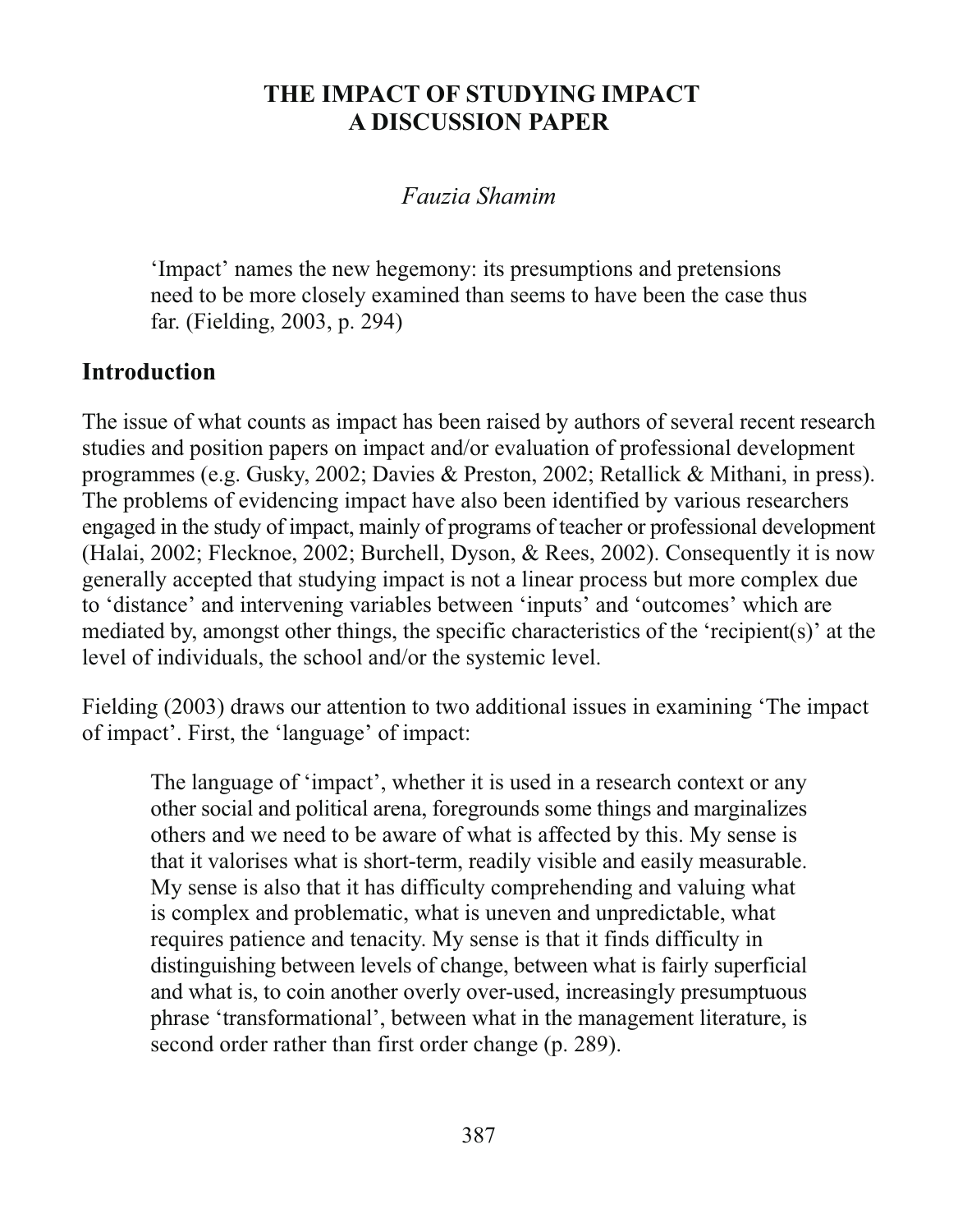Fielding further goes on to emphasise that language matters, "because in naming it celebrates and excludes, not just in the words it uses, but in the conceptual networks that give meaning to our wider activities and aspiration" (p. 293).

Secondly, he is concerned that the focus on impact will draw us further into "the mindset" and practices of performativity" that, in his opinion, have already had a detrimental effect on the "young people of this country [UK]" (p. 289).

At the methodological level, there are also several issues that deserve our attention. The purpose of this discussion paper is to identify some issues relating to the validity of data as it is jointly constructed by the researcher and research participants. More specifically, two issues have been highlighted in this paper. They are: 1) Socially acceptable responses; and 2) the role(s) and 'identity' of the researcher and the relationship between the researcher/mentor and 'clients' influenced by the complex set of 'networks' of which the researcher and researched are members. These issues have arisen specifically in the context of developing AKU-IED's impact research project titled 'Case studies of school improvement' in selected cooperating schools<sup>1</sup> and the research project to study the impact of the Whole School Improvement program of AKU-IED's Professional Development Centre in the Northern Areas of Pakistan (henceforth referred to as the WSIP study) in both of which I am involved as a researcher. Finally, some possible 'solutions' or ways in which we are trying to address these issues in the two research projects mentioned above will be shared to invite discussion from the audience.

#### **Socially acceptable responses**

Observer's paradox is a well known phenomenon in educational research. Even when the observers wish to be 'the fly on the wall', they cannot escape the effect of their presence in the room on the behaviour patterns and actions as they unfold during the process of observation. In qualitative research it is therefore recommended that observations be done over an extended period of time to counter the observer's effect. A similar 'effect' seems to be at work in studying impact of educational reforms, particularly at the level of schools and systems which have close and longer-term links with an institution, in this case AKU-IED, which has been instrumental in capacity building for the sample schools. This was first brought to my notice recently when we were trying to find out, quite informally, how teachers in a research and development project in a cooperating

<sup>1</sup> A cooperating school is a school with which AKU-IED has worked for school improvement through capacity building of its teachers and Heads through its various programs.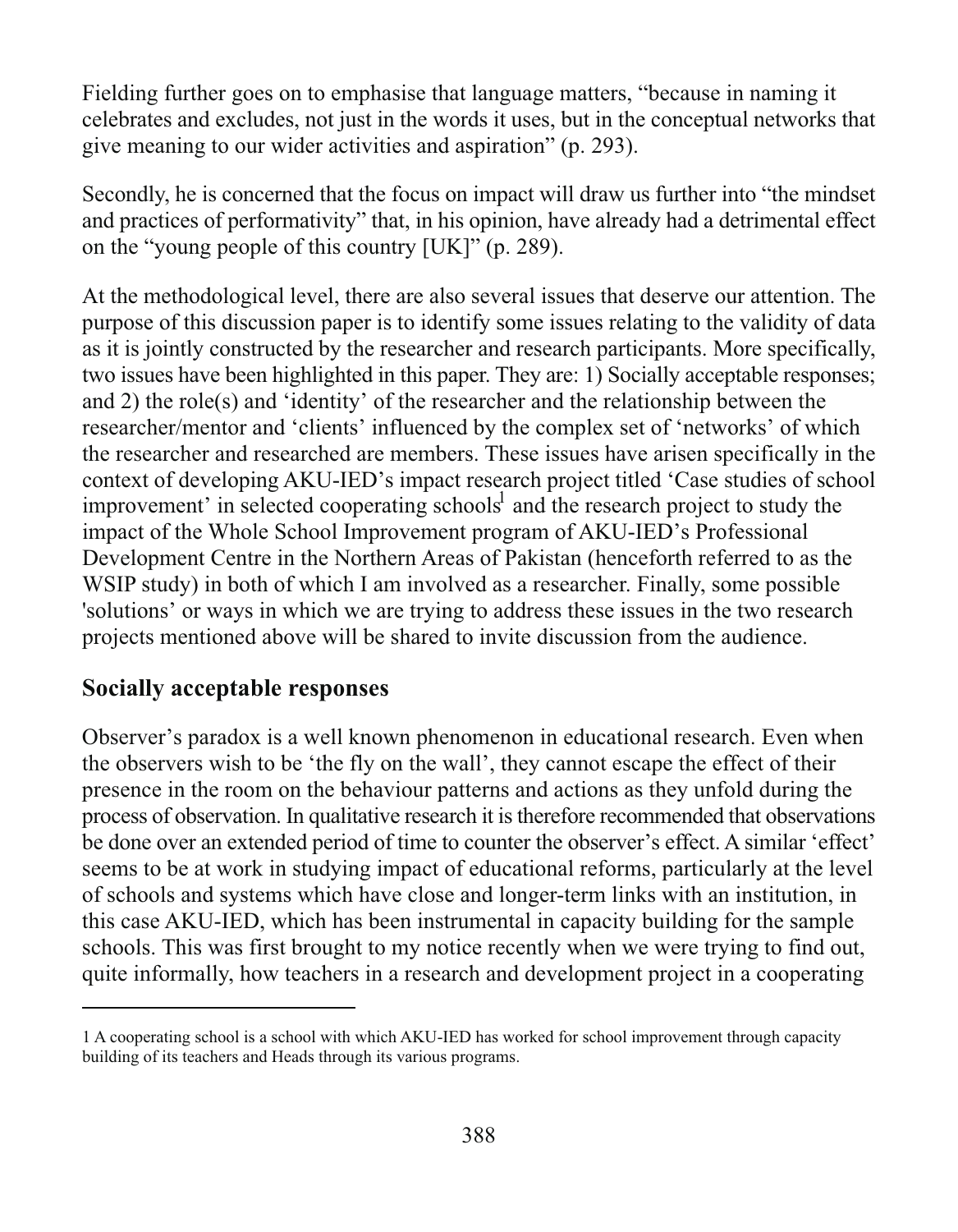school of AKU-IED found the experience of participating in the project, mainly in terms of their personal and professional growth. The responses were very positive and rather contrary to the overall research findings. It seemed that the participants were merely giving socially acceptable responses. In my view, this tendency to give socially acceptable responses is exacerbated in impact studies due to the fact that impact evaluation is often linked to funding issues such as decisions about its continuity or withdrawal by donors or 'external' change agents<sup>2</sup>. Alternatively, the participants might feel a genuine sense of obligation towards the 'sponsors' (e.g. AKU-IED or PDCN) who have invested so much of their time, effort and money in introducing school improvement initiatives in their schools and/or systems. Hence there could very well be a feeling that unless some positive effect can be shown they might be held accountable for not 'cooperating' or using the given resources well. Consequently, they might 'see' things differently, in this case more positively, or highlight the achievements only for face-saving thereby influencing the kind of data generated or constructed with the researcher.

#### Researcher-researched 'identity' and relationships

Who should be engaged in an impact study? In qualitative research it is now widely accepted that the researcher is the main instrument of research as data includes not simply things seen 'objectively' but as 'filtered' through the specific lens of the researcher which can be influenced by a variety of factors such as his/her previous experiences. Similarly, the relationship between the researcher and researched is considered extremely important for getting 'valid' data.

As mentioned above, often impact studies are sponsored by external change agents and/or donor agencies, i.e. people who have financed and/or supported the development and implementation of the reform effort whose impact is being studied. Thus consultants or complete 'outsiders' are brought in for brief visits to study the impact of these educational reforms and reports are quickly produced to facilitate decision making about funding future educational reforms in the same or different areas. The assumption is that the findings of these evaluation studies are both valid and reliable for the purpose of informed decision-making. A second scenario is where the actors themselves engage in studying the impact of a 'reform effort', mainly at the level of classroom techniques or strategies

<sup>2</sup> For example, currently PDCN has allocated a large number of resources to its Whole School Improvement program. The findings of the WSIP impact study may not directly affect the sample schools but would certainly inform future decision-making in regard to resource allocation for this program/model of school improvement both by PDCN and the donors.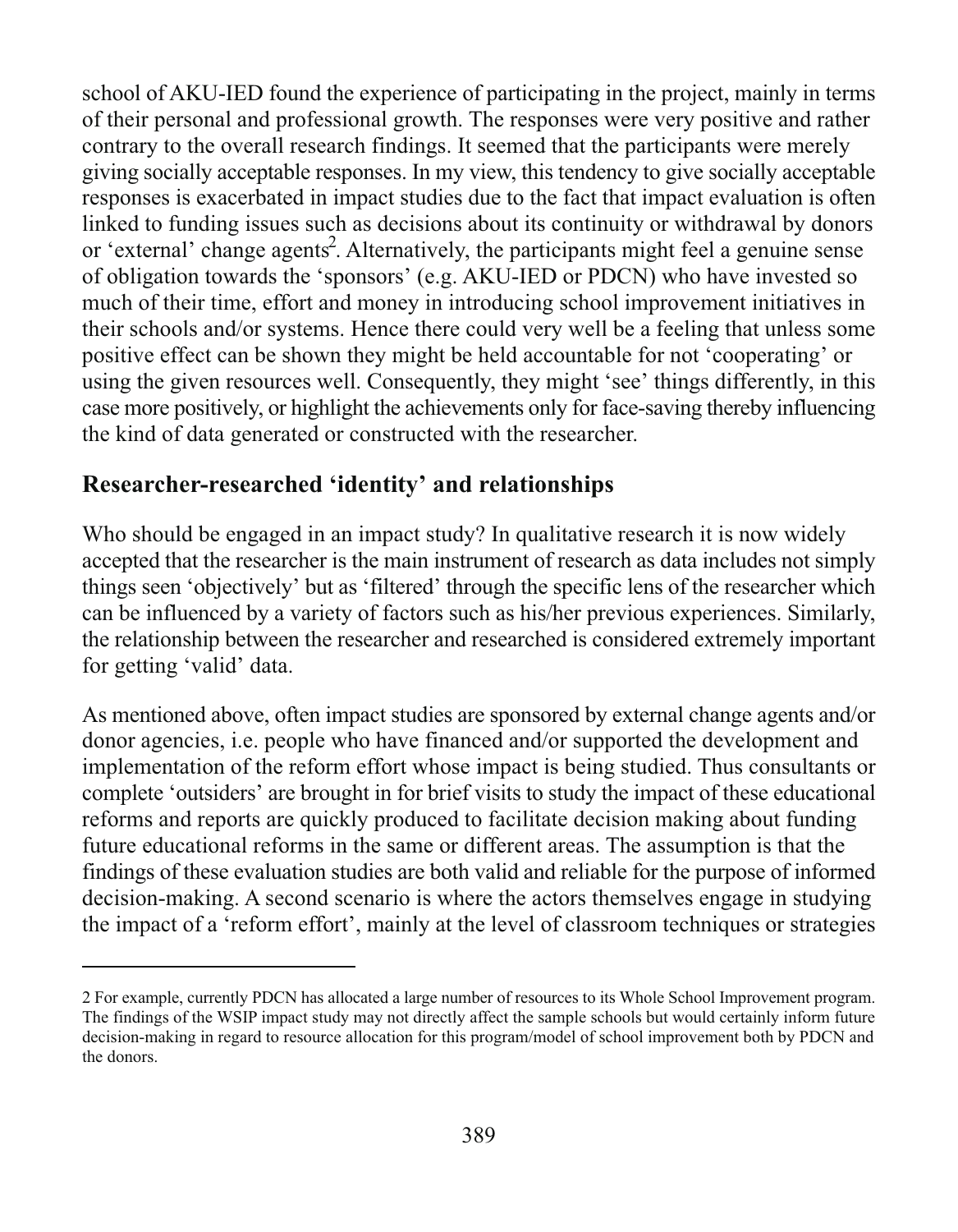through action research (see for example, Retallick & Mithani, in press; Dean et al., 2003; Halai, Ali, Kirmani, & Muhammad, 2003). Now let's consider a third scenario: the focus of the change effort here is a school and the change agents from the University or its associate professional development centre have engaged in frequent and close interactions with the stakeholders not only in introducing the reform but also in supporting its implementation and institutionalization over an extended period of time consequently developing close links with all the stakeholders in the process. The question is: if faculty from AKU-IED and PDCN undertake to study the impact of their change efforts on an ongoing basis, would their role as mentor conflict with their researcher role - the former being developmental in nature while the latter focuses more on 'appraisal' and 'evaluation' and is, therefore, more judgmental in some sense? If the study is undertaken after the project is over, to what extent will the data be 'corrupted' by the role-shift from mentor to an impact researcher? For example, in the recently completed research and development study on building communities of practice (CoP) in selected schools over a period of two years, several participants from AKU-IED's cooperating schools shared that they had immense problems in accepting the role of CoP members from AKU-IED as 'equal' instead of the more usual and expected role of an 'expert'. In fact initially some of them were almost afraid of the 'people from AKU-IED' considering them as evaluators of their performance and it took a very long time to build relationships of trust and confidence amongst the participants for them to share their classroom stories and engage in collaborative inquiry on their practice (Farah  $&$  Shamim, forthcoming).

Thus, in the impact study of WSIP in Northern areas which is being undertaken after the major intervention phase has been completed in the selected project schools, we have discussed whether it would be appropriate for the 'insiders', *i.e.* the Professional Development Teachers (PDTs) who worked in these schools, and who already have a relationship of mutual trust and confidence with the stakeholders based on their frequent interactions with them during the different phases of the project to study the impact of their efforts in the same schools and how this might affect the quality of data collected. At the same time we have considered the possible impact of 'outsiders', i.e. researchers who do not have this advantage of previous relationship. Thus, we have debated whether there are good reasons for 'outsiders' to spend time on building these relationships to enable the joint construction of 'valid' data and to what extent can the PDTs play the role of outsider-insider? Additionally we have wondered about the extent to which the responses of the research participants will be governed by their interest in continuing their long-term relationship with colleagues from a reputable institution, in this case PDCN.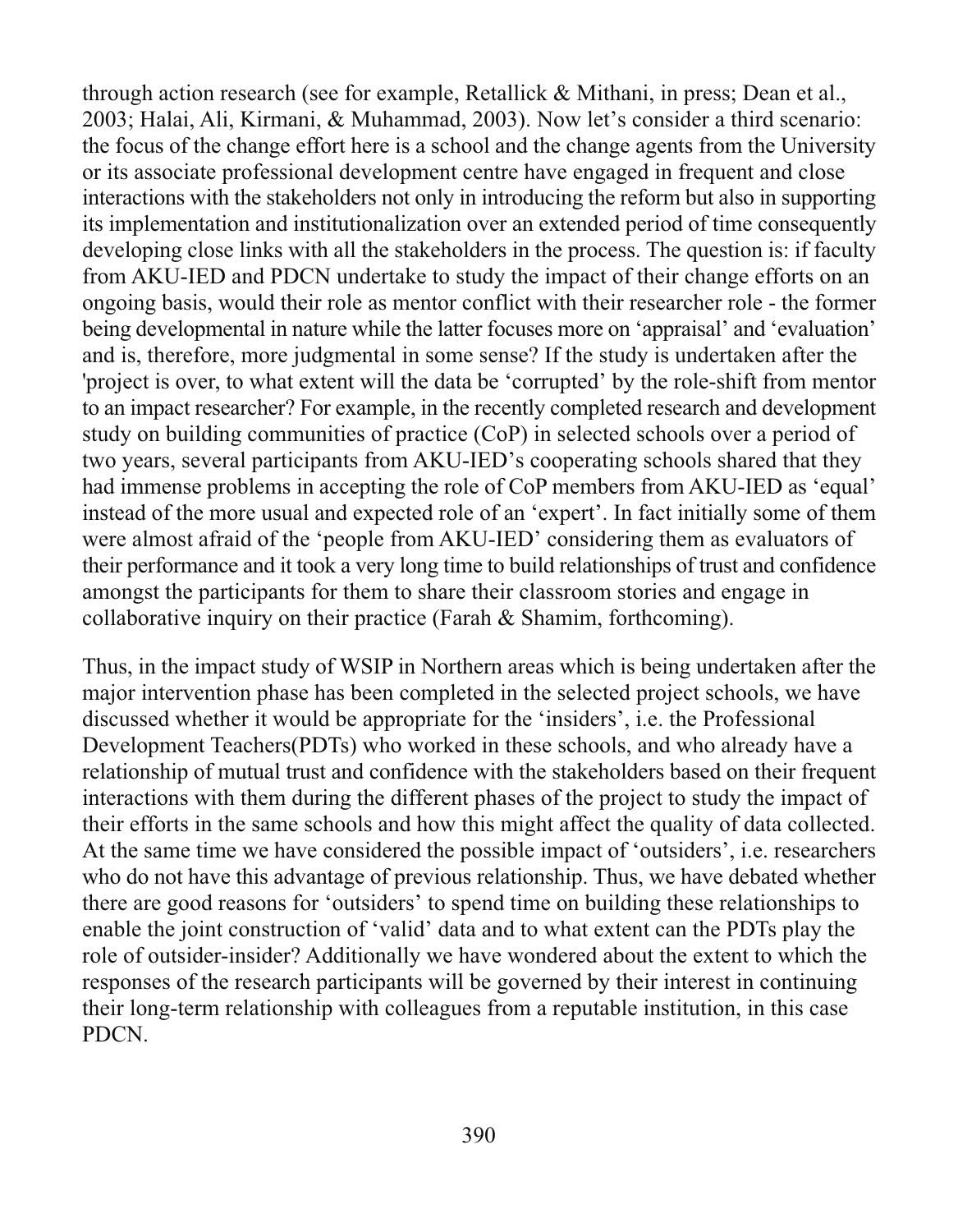### Some possible 'solutions'!

Finally, I would like to share some ways in which we are trying to address these issues in two impact studies mentioned above, i.e. the WSIP study and 'Case studies of school improvement' mainly to start a discussion on these issues and to get input from the various stakeholders represented in the audience.

In addition to a rigorous research design allowing for data collection and verification at different stages and through different sources, the participating schools in the WSIP and Case Studies of School Improvement projects have been informed that the findings of the study will not affect the current or future relationship of these schools with AKU-IED and PDCN. Moreover, it has been emphasised that the purpose of these impact studies is NOT to evaluate the participating schools but our own programs and models of school improvement. Additionally, the faculty from PDCN engaged in the WSIP study have decided to conduct their impact research in schools where they were not directly involved in professional development activities during the intervention phase of the project in order to distance themselves from their research participants or to 'make the familiar strange' for ensuring validity of the data collected. However, they still have the benefit of being 'insiders' due to their familiarity with a) the project goals and strategies for intervention; and b) stakeholders from participating schools through other forums at PDCN. Similarly, in the case studies of school improvement project, each researcher has tried to select a case (school) where they have not had frequent opportunities for interaction with the research participants recently.

I hope that the search for impact of the programmatic efforts of AKU-IED and its network of PDCs for school improvement will lead to a greater understanding of these efforts but, more importantly, to the generation of a cumulative body of knowledge on issues related to studying impact of educational reforms in varied contexts.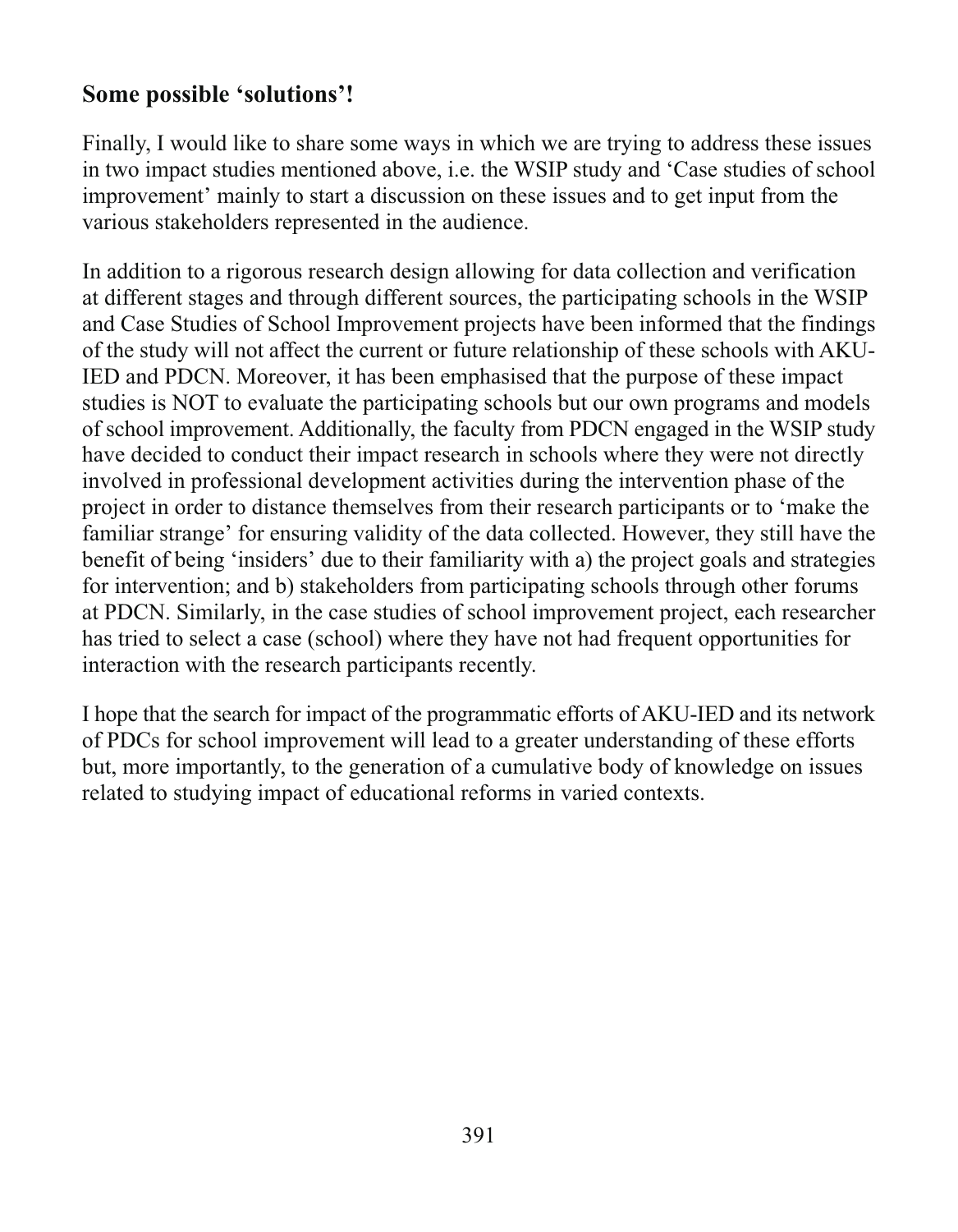#### Acknowledgement

We would like to acknowledge and thank the remaining members of the "Group on Action Plan on Impact", Drs. Bernadette Dean and Gordon Macleod, for their valuable input in developing some of the ideas presented in the discussion papers.

#### **References**

- Aga Khan University (1991). First Phase Proposal: A Proposal to Aga Khan University Board of Trustees. Karachi, Pakistan: Author.
- Anderson, S. E. (2002). Improving schools through teacher development, case studies of the Aga Khan Foundation Projects in East Africa. The Netherlands: Swets & Zeitlinger
- Anderson, S. E. (August, 2001). Impact Evaluation at IED: Consultant Report. Unpublished paper, Ontario Institute for Education, University of Toronto.
- Burchell, H., Dyson, J., & Rees, M. (2002). Making a difference: a study of the impact of continuing professional development on professional practice. Journal of In-Service Education, 28 (2).
- Calhoun, E. F. (2002). Action Research for School Improvement. *Educational Leadership*, 59 (6). 18-24.
- Davies, R. & Preston, M. (2002). An evaluation of the impact of continuing professional development on personal and professional lives. Journal of In-Service Education, 28 (2). 231-254.
- Dean, B., Joldoshalieva, R., Chale, A., Huma, F., Karim, H., Margaret, M., & Abdulofizov, N., Researching Practice, Practicing Research: Impact on Teaching and Learning. In A. Halai and J. Rarieya (Eds.), *Impact: Making a Difference; proceedings of* an International Conference held at AKU-IED, Karachi, Pakistan, 91-108.
- Elliott, J. (2001). Making evidence-based practice educational. British educational research journal, 27(5). 555-574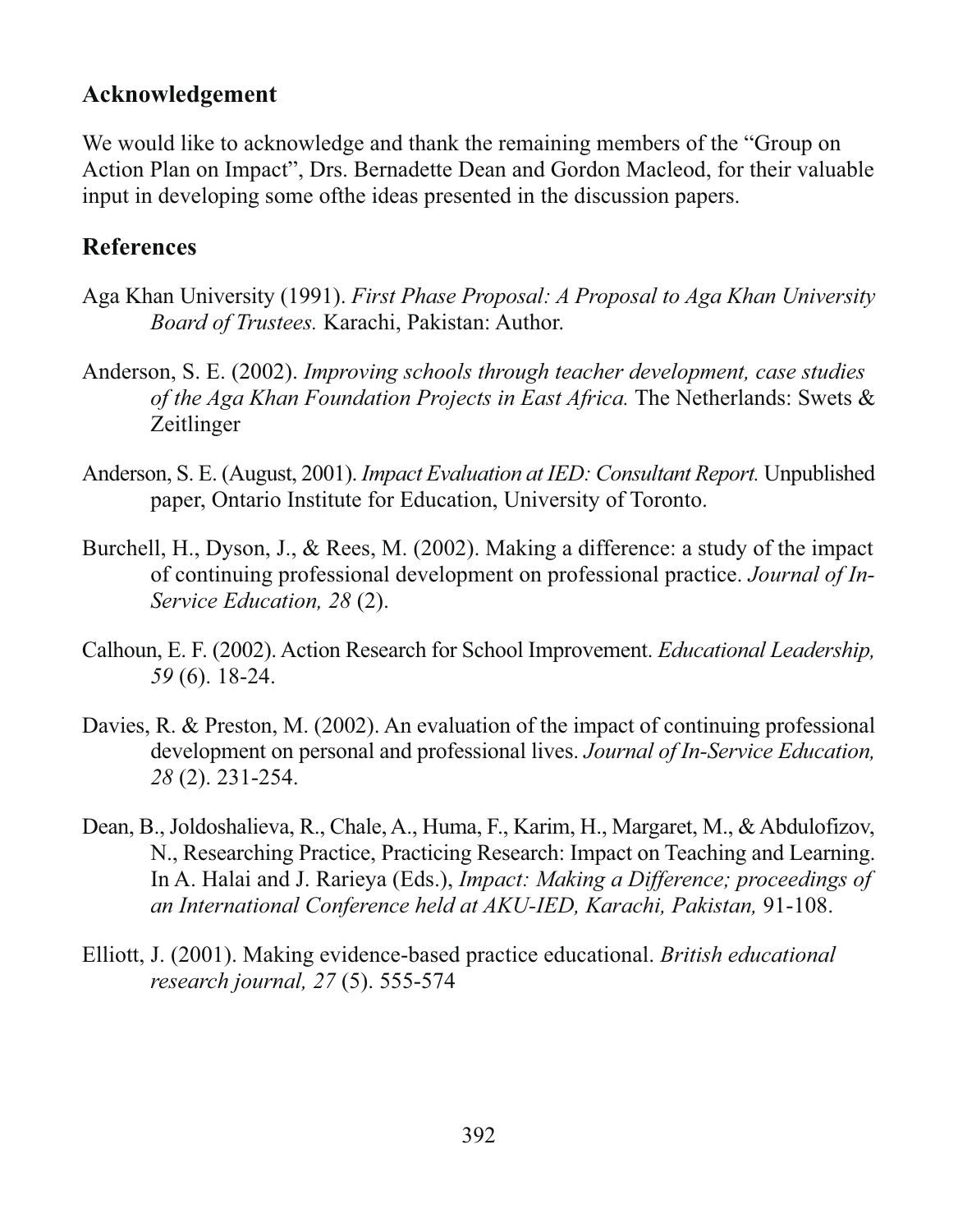- Evans, J., & Benefield, P. (2001). Systematic reviews of educational research: does the medical model fit? British educational research journal, 27(5). 528-541
- Evans, L. (2002). Reflective Practice in Educational Research. London: Continuum.
- Farah, I., & Shamim, F. (forthcoming). Building communities of practice in Pakistani schools. In J. Retallick & I. Farah (eds.), *Transforming schools in Pakistan*: Learning communities in the developing world. Karachi, Pakistan: Oxford university press.
- Fielding, M. (2003). The impact of impact. Cambridge Journal of Education, 33 (2). 289-295.
- Flecknoe, M. (2002). Measuring the impact of teacher professional development: can it be done? *European Journal of Teacher Education*,  $25(2)$  &  $(3)$ , 119-34.
- Guskey, T. R. (2000). Evaluating Professional Development. Thousand Oaks. Calif.: Corwin Press.
- Gusky, T. R. (2002). Does it make a difference? Evaluating professional development. Educational Leadership, March 2002. 45-51.
- Halai, A. (1998). Mentor, mentee, mathematics: A story of professional development. Journal of Mathematics Teacher Education. 1 (3). 295-315
- Halai, A. (2001). On becoming a professional development teacher: A case from Pakistan. Mathematics Education Review. Journal of the Association of Mathematics Education Teachers, UK. 14 (32-45)
- Halai, A. (2002). *Impact of teacher education inputs: A systematic review*. Paper presented at the School Improvement Conference, Kampala, Uganda.
- Halai, A., Ali, M. A., Kirmani, N., & Muhammad, R. F. (2003). On-going Impact of the Advanced Diploma in Mathematics Education. In A. Halai and J. Rarieya (Eds.), Impact: Making a Difference; proceedings of an International Conference held at AKU-IED, Karachi, Pakistan, 135-146.
- Hole, S., & McEntee, G. H. (1999). Reflection is the Heart of Practice. Educational Leadership, 56 (8). 34-37.